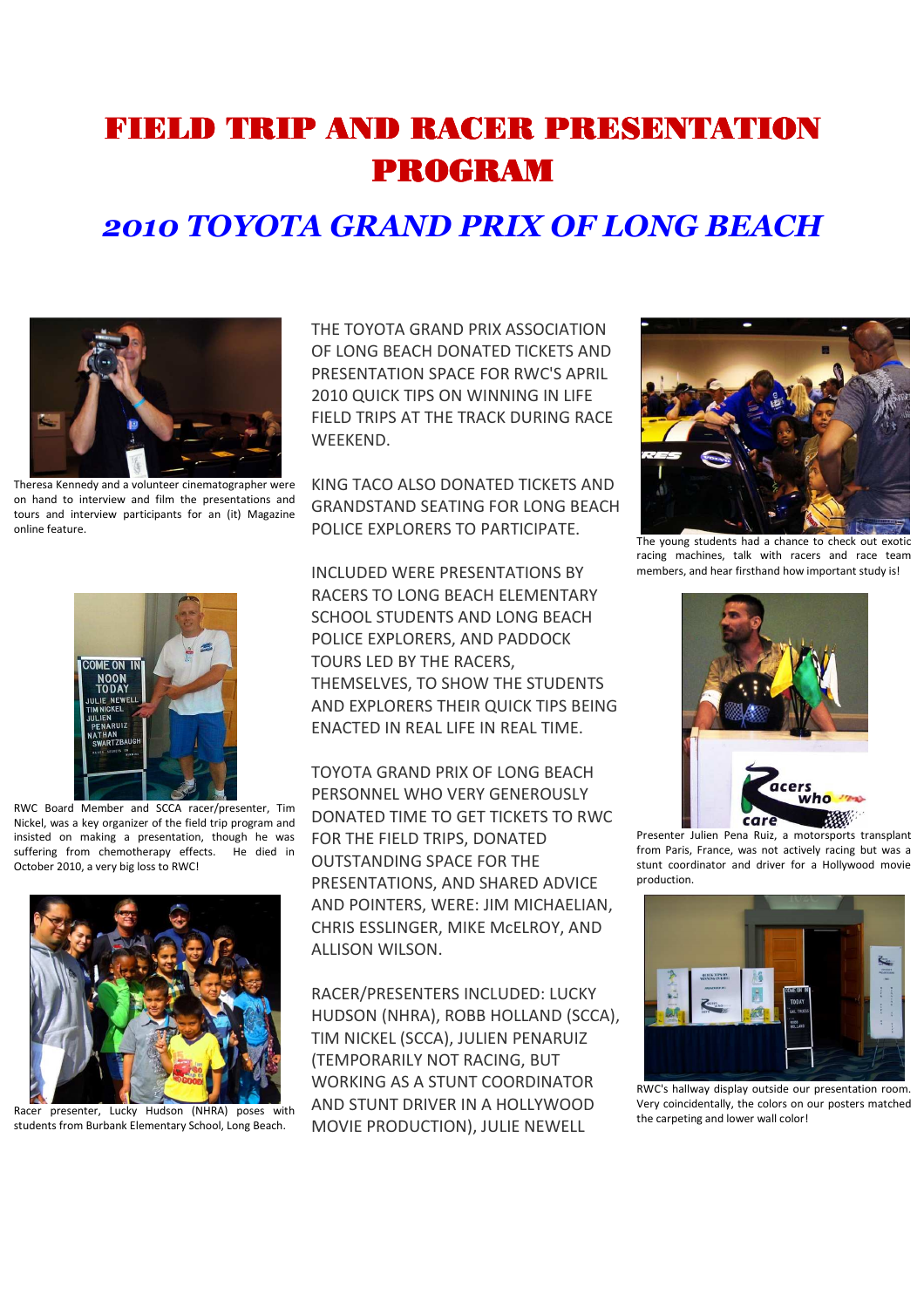

This fine presentation room, located inside the Long Beach Convention Center, was donated for RWC's weekend use by the Grand Prix Association of Long Beach.



Andrew Gekas (left), of the Long Beach Parks, Recreation and Marine Department, spent the day with us, meeting students at the gate and escorting them to the presentation room. Here with him is Lucky Hudson. who assisted with unloading the car and dressing up the presentation room as well as making presentations and conducting paddock tours.



Lucky Hudson makes a point to Lafayette Elementary School students.



Julie Newell and Ken Kosiorek (SCORE) share a tip during their presentation to the Long Beach Police Explorers.

AND KEN KOSIOREK (SCORE). GAIL TRUESS AND THE EMERGENCY MEDICAL RESPONSE TEAM WERE ALSO ON HAND TO MAKE PRESENTATIONS.

THE FIELD TRIP PROGRAM WAS ENVISIONED BY NATHAN SWARTZBAUGH (ALMS, A FOUNDER OF ORANGE COUNTY RACE CRAFT, AND DRIVING INSTRUCTOR THERE). NATHAN MADE THE ARRANGEMENTS FOR RWC'S USE OF PRESENTATION SPACE DURING GRAND PRIX WEEKEND.

VOLUNTEERS WHO HELPED OUT THROUGH THE WEEKEND INCLUDED: VICKI JAMES, TIM NICKEL, FRESNO COUNTY SHERIFF DEPUTIES MICHAEL MILLS AND RICHARD SMITH, AMIR SHAYAN AND JENNIFER LINGUA.

(it) MAGAZINE WAS ON HAND TO INTERVIEW PARTICIPANTS AND FILM FOR A DOCUMENTARY THEY ARE DOING ABOUT RWC.

HOST ORGANIZATION PERSONNEL WHO ASSISTED WITH ORGANIZING THE GROUPS WHO CAME OUT WERE DETECTIVE LISA SHUMACHER, OF THE LONG BEACH POLICE DEPARTMENT'S EXPLORERS PROGRAM, AND JOY WARREN AND ANDREW GEKAS, OF THE CITY OF LONG BEACH PARKS, RECREATION AND MARINE DEPARTMENT.

VERY SADLY, TIM NICKEL, WHO ENTHUSIASTICALLY PARTICIPATED IN THE PRESENTATIONS. DIED IN OCTOBER 2010. HE WAS A MEMBER OF RWC'S BOARD OF DIRECTORS.



Robb Holland (SCCA) fields audience questions from Edison Elementary School students while (it) Magazine films.



Edison Elementary School students posed with Robb Holland after he made a Quick Tips presentation and conducted them on a paddock tour.



Grant Elementary School students with Hudson after their paddock tour.



The Long Beach Police Explorers pose with presenters, Tim Nickel, Julien Pena Ruiz, Ken Kosiorek and Julie Newell.